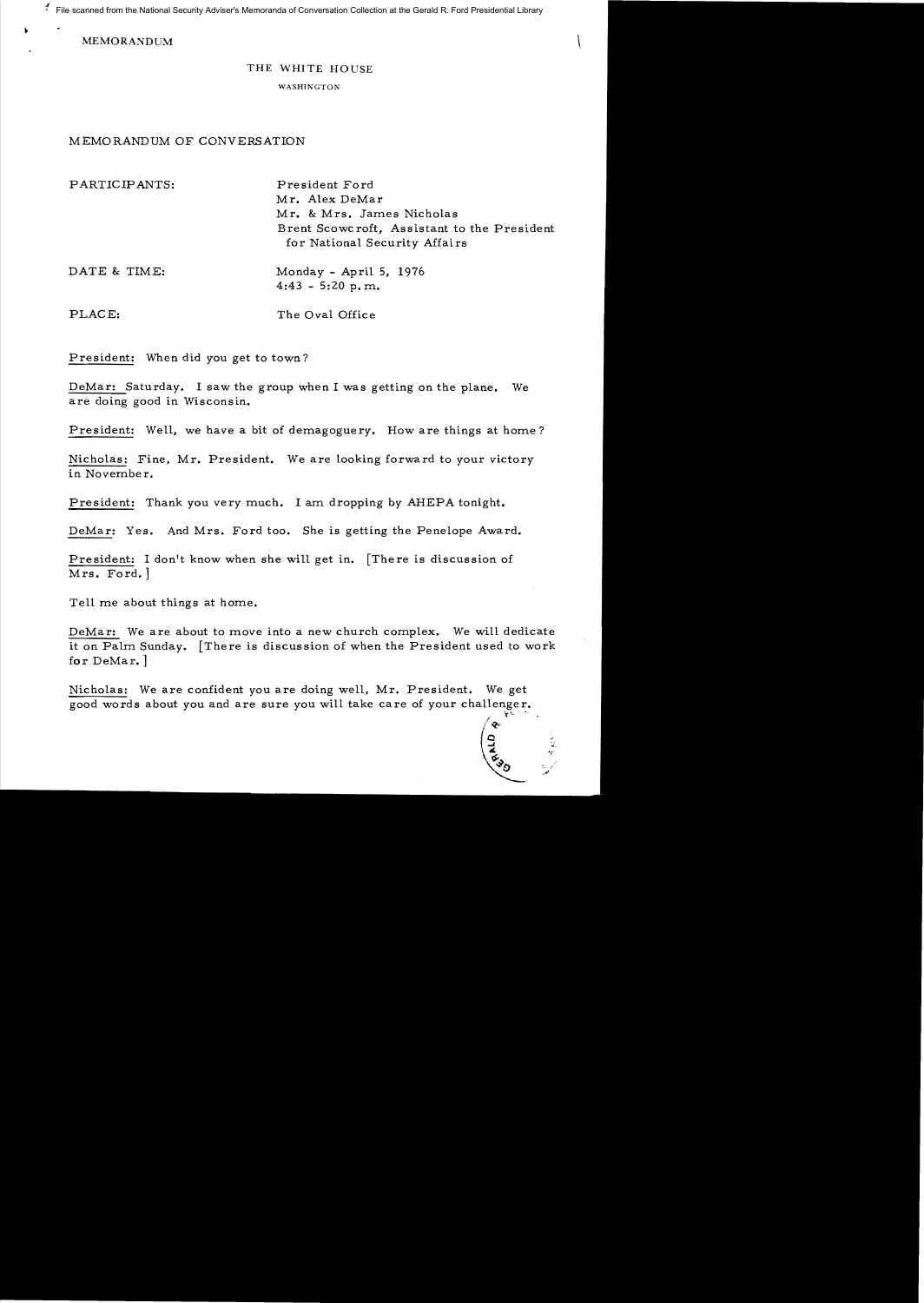But if I could *say* one thing -- for so many years the liberals have interfered with the free enterprise system and the socialists. But with you attacking the government so, I wonder if there isn't a problem there. Most people have accepted the government as worrisome. They might think you are changing it too fast and it will result in people being attrac t ed to someone like Humphrey.

President: I do advocate keeping the programs which are good. I am only attacking the bad ones. Social Security is a good program. Food stamps is a bad one. We just want to correct abuses. Keep the good ones and throw out the bad ones.

Nicholas: I agree. But the voter might confuse getting rid of bad programs with cutting down the government. I would not worry if it weren't for Humphrey. But he could make points attacking you or it.

President: I think it will be Hube rt.

DeMar: Carter is doing well.

President: He is smart. Don't let that *toothy* grin fool you. Look at how he can get the Black vote despite having had Maddox's support.

Nicholas: I don't know about him, but we are grateful for your returning the country to conse rvatism.

DeMar: How about the Middle East and Cyprus?

President: There is very slow progress. The Greeks made a territorial offer -- but it was not satisfactory. We are keeping the pressure on and we are hopeful. The territory is the big issue.

DeMar: The refugees also.

President: Yes. That is so. You know Demirel has real problems with *Ecevit.* And Makarios has been very unhelpful. Caramanlis is a great leader. We need to support him. He is coming here to visit.

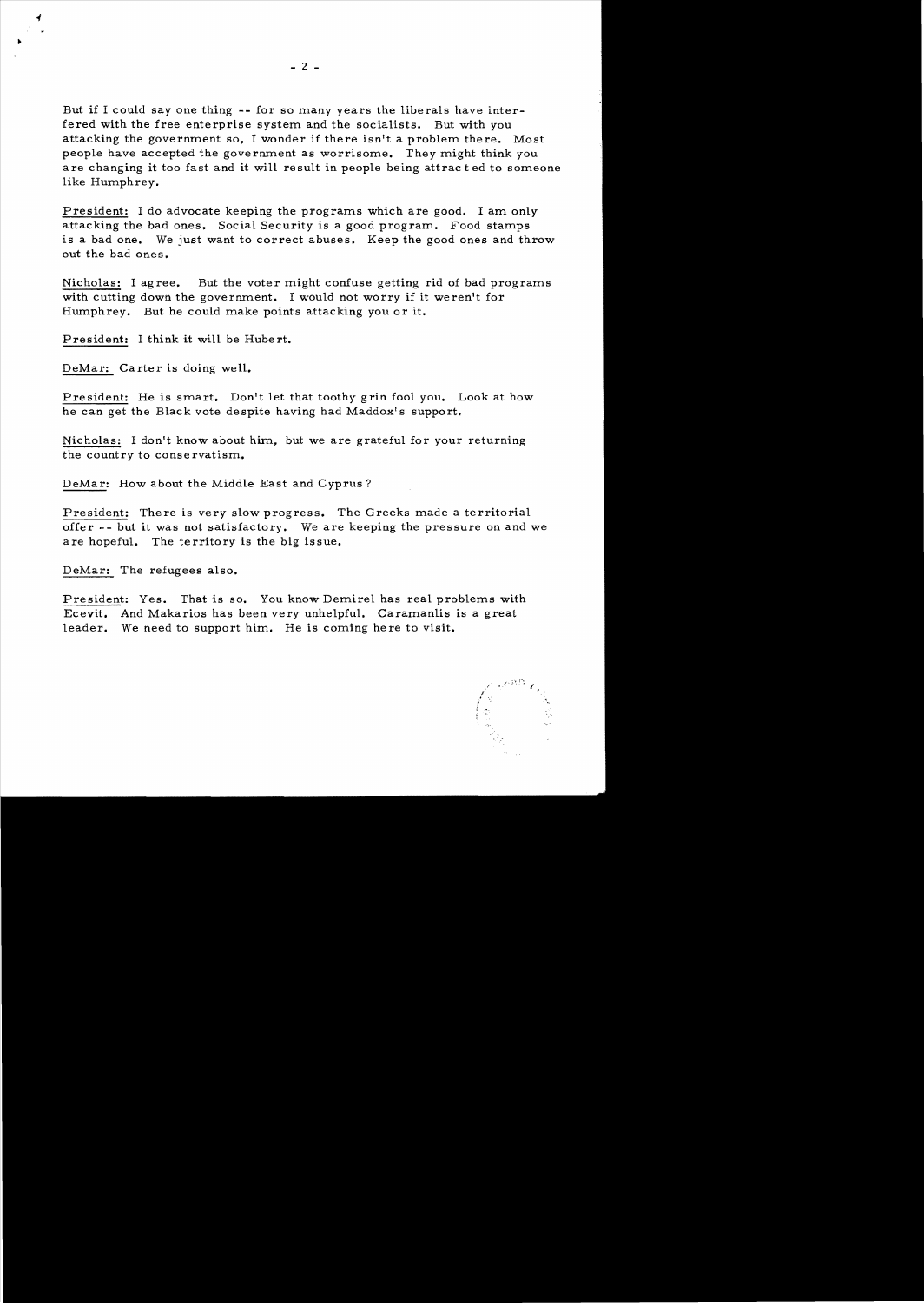P/ Oley Deman P When did your get to the D'Satisfay. Donne the group when I was jetter avec filme. Me avidning quel in Viocanie Parell, un hour entg demayorseur 14 Fine, ma, P. We and betting forward to you writing in Nov. P Ihark you en auch. Dann chog juin 1 Ohya tright<br>U Yes, and this Fird too. She gitting Philips aroul. P I don't know when they will get in (Dernesin of Mr. F. Tellene about thing at home. De Wear don't & mure met a new church complex. We will district it on Palm Sirchy. Discussion putien Purselle runk for Derne. 11 We are compretent you are thing will, Sure P. We get produce le clant you & are surveyor. ville tale en figure chathager But 8/2 Mirals home interprent us a face entreprise I plus a c socialists. But us you allisabe c gout so devanter if there is it a problem hove - most people home accepted - quot as encorrement They compt think you are changing it To fact + "usubtime jungle him attendante to somme lite Hanghay guesd. La coupattablien chardonne Secral survity is a good prop-F and stays is a balme. We just want to execut atrave-